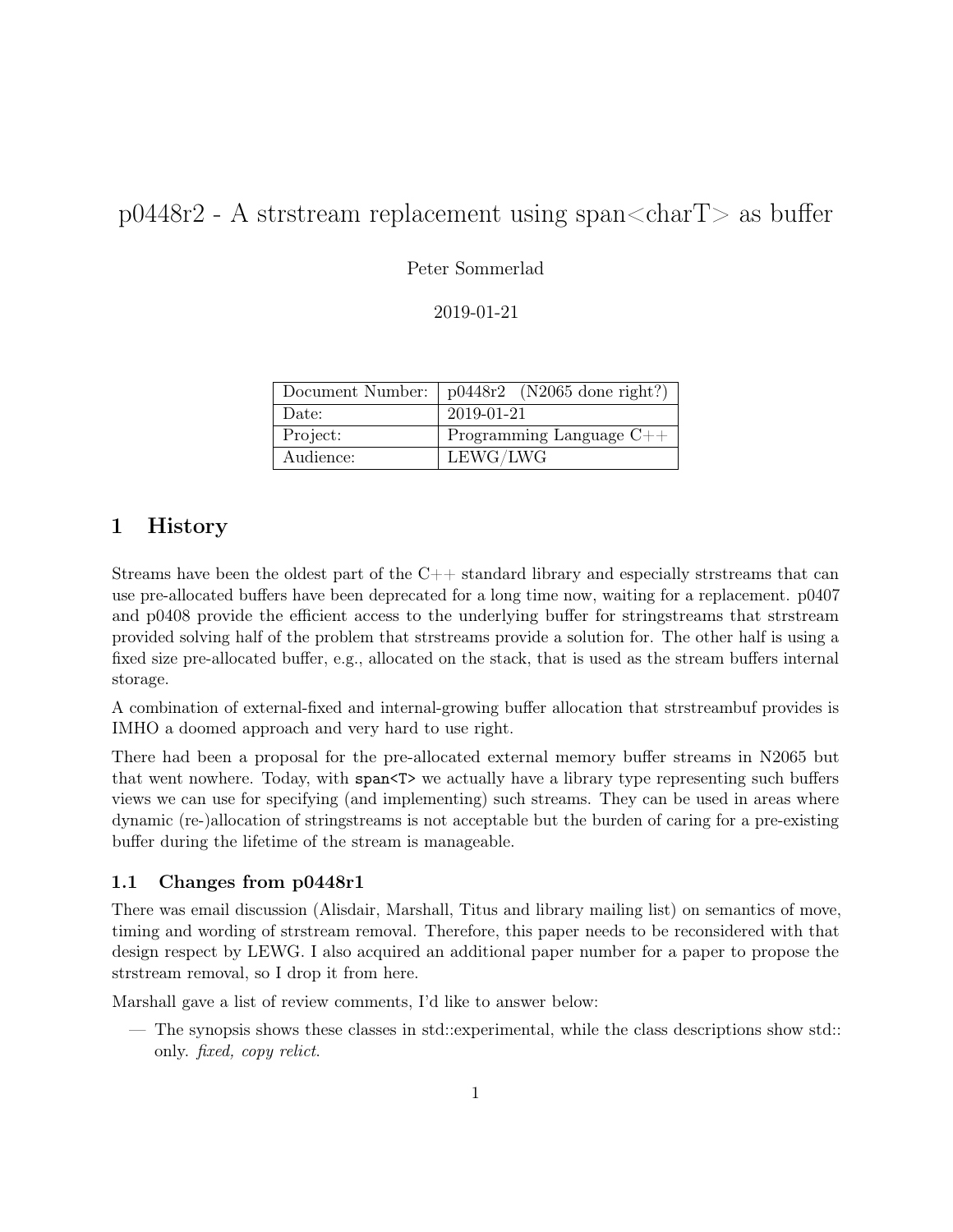- The synopsis should probably  $\#$ include  $\langle$ span $\rangle$  and  $\langle$ string $\rangle$ , since that's where span and characteristic come from. yes to  $\langle$ span $\rangle$  not to  $\langle$ string $\rangle$  since the base class basic streambuf already has a dependency to characteristic so no gain from mentioning  $\langle string \rangle$ , but including  $\leq$ streambuf $>$  might be shown. Fixed. However, I found no precedence to such include directives for stream classes in  $n/2791$  (may be a more modern style of specification introduced with  $C++11$ . I guess mentioning a required identifier encourages implementors to make its definition available.
- Why a separate <spanstream> header? why not just put it in one of the existing ones? (we're adding headers at a surprising - to me - rate) First, because stristreams are also in their separate header. Second, LEWG blessed/asked for it. Third, the base class already has the dependency to char traits.
- $-7.4.2/1$  is really generic: "Move assigns the base and members of  $*$ this from the base and corresponding members of rhs." These words are almost identical to basic istringstream move assignment. Took the challenge and now use (more) code.
- $-7.4.2/2$  is mixing prose and code; I suspect it would be better just as code. "Effects Equivalent to:  $\lt$ two lines of code $>$ " almost identical to basic istringstream::swap wording. see above.
- Is the span that you pass to the constructors required to be non-empty? setbuf does have that requirement. The latter is not really true: setbuf() is defined per streambuf subclass and we are free to define it any way. most subclasses say that setbuf(0,0) has no effect, filebuf makes  $I/O$ unbuffered and all say any other combination has implementation defined behavior. I do not require a non-empty span, the stream is then just not particularly useful, except to behave as a null object.

Alisdair raised the question if the spanbuf move operations should actually disassociate the buffer- /stream from the original span, like (all?) other streambuf subclasses to when moved from.

"I have a huge concern about the definition of move construction and move assignment for basic spanbuf. The reason is that this is simply a copy operation, but we allowed move semantics on streams/buffers following the unique ownership principle. In other words, it would be very surprising that writing to the move-from stream would have any impact on the moved-to stream."

Titus had the counter argument that one should not spend cycles on cleaning up moved from objects.

The streambuf base class can only be copied. filebuf and stringbuf both disassociate the right hand side from its underlying data source that they both own. strstreambuf does neither support move or copy.

I am torn, so I made that implementation defined.

Now to what really changed...

- rebase to n4791
- removed superfluous experimental namespace from synopsis
- added header includes in header synopsis for  $\langle$ streambuf $\rangle$  and  $\langle$ span $\rangle$  (even so no other iostream headers seem to do so).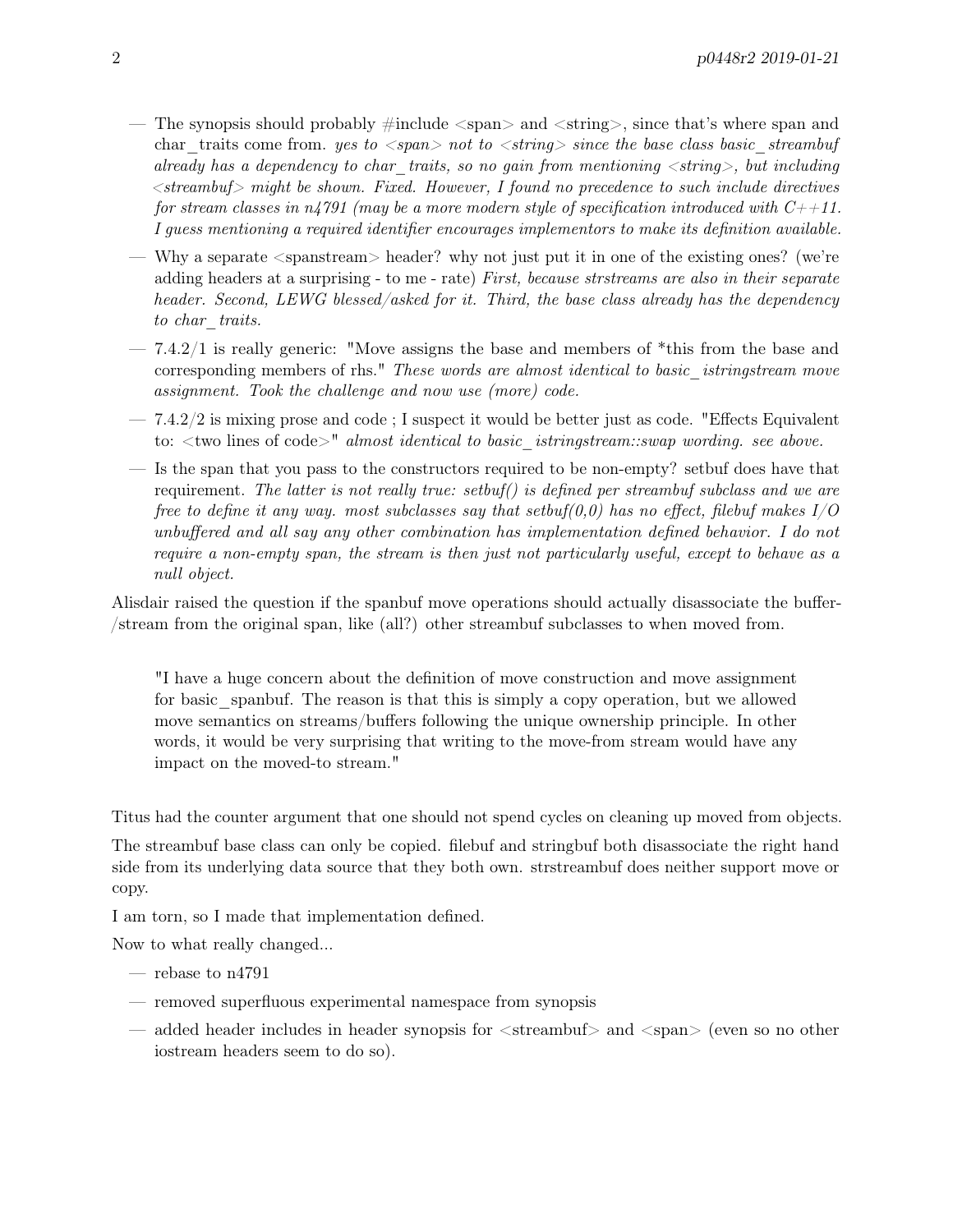- introduce an exposition-only member span<charT> buf representing the span. This will make wording, especially of move constructor more clear.
- make the wording of the move constructor more clear instead of hand waving about "locale and other state of rhs".
- make wording of spanbuf/streams's members more clear by code instead of weasel wording obtained from stringbuf/streams.

— TODO

### 1.2 Changes from p0448r0

- provide explanation why non-copy-ability, while technically feasible, is an OK thing.
- remove wrong Allocator template parameter (we never allocate anything).
- adhere to new section numbering of the standard.
- tried to clarify lifetime and threading issues.

# 2 Introduction

This paper proposes a class template basic\_spanbuf and the corresponding stream class templates to enable the use of streams on externally provided memory buffers. No ownership or re-allocation support is given. For those features we have string-based streams.

## 3 Acknowledgements

- Thanks to those ISO  $C_{++}$  meeting members attending the Oulu meeting encouring me to write this proposal. I believe Neil and Pablo have been among them, but can't remember who else.
- Thanks go to Jonathan Wakely who pointed the problem of strstream out to me and to Neil Macintosh to provide the span library type specification.
- Thanks to Felix Morgner for proofreading.
- Thanks to Kona LEWG small group discussion suggesting some clarifications and Thomas Köppe for allowing me to use using type aliases instead of typedef.

# 4 Motivation

To finally get rid of the deprecated striative in the  $C_{++}$  standard we need a replacement. p0407/p0408 provide one for one half of the needs for strstream. This paper provides one for the second half: fixed sized buffers.

[Example: reading input from a fixed pre-arranged character buffer:

```
char input[] = "10 20 30";
ispanstream is{span<char>{input}};
```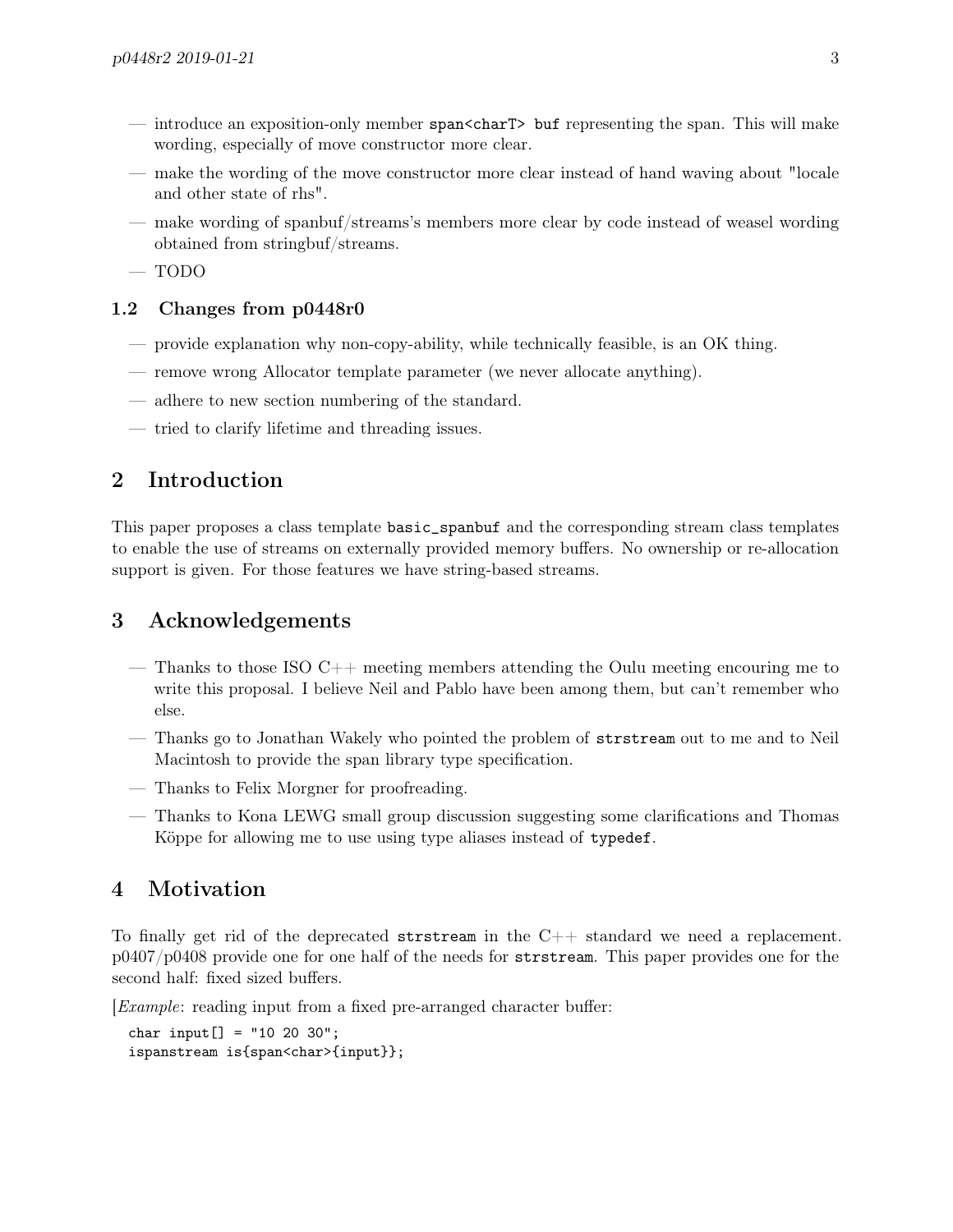```
int i;
 is \gg i;
 ASSERT_EQUAL(10,i);
 is \gg i ;
 ASSERT_EQUAL(20,i);
 is \gg i;
 ASSERT_EQUAL(30,i);
 is >>i;
 ASSERT(!is);
-e<sub>nd</sub> example [Example: writing to a fixed pre-arranged character buffer:
 char output [30] \{\}; // zero-initialize array
 ospanstream os{span<char>{output}};
 os << 10 << 20 << 30 ;
 auto const sp = os.\text{span}();
 ASSERT_EQUAL(6,sp.size());
 ASSERT_EQUAL("102030",std::string(sp.data(),sp.size()));
 ASSERT_EQUAL(static_cast<void*>(output),sp.data()); // no\ coupling\ of\ underlying\ data!ASSERT_EQUAL("102030",output); // initialization guaranteed NUL termination
- end example
```
# 5 Impact on the Standard

This is an extension to the standard library to enable deletion of the deprecated strstream classes by providing basic\_spanbuf, basic\_spanstream, basic\_ispanstream, and basic\_ospanstream class templates that take an object of type span<charT> which provides an external buffer to be used by the stream.

It also proposes to remove the deprecated strstreams [depr.str.strstreams] assuming p0407 is also included in the standard.

# 6 Design Decisions

## 6.1 General Principles

The design follows from the principles of the iostream library. If discussed a person knowledgable about iostream's implementation is favorable, because of its many legacy design decisions, that would no longer be taken by modern C++ class designers. The behavior presented is part of what "frozen" strstreams provide, namely relying on a pre-allocated buffer, without the idiosynchracy of (o)strstream that automatically (re-)allocates a new buffer on the C-heap, when the original buffer is insufficient for the output, which happens when such a buffer is not explicitly marked as "frozen". This broken design is the reason it has long been deprecated, but its use with pre-allocated buffers is one of the reasons it has not been banned completely, yet. Together with p0407 this paper gets rid of it.

As with all existing stream classes, using a stream object or a streambuf object from multiple threads can result in a data race. Only the pre-defined global stream objects cin/cout/cerr are exempt from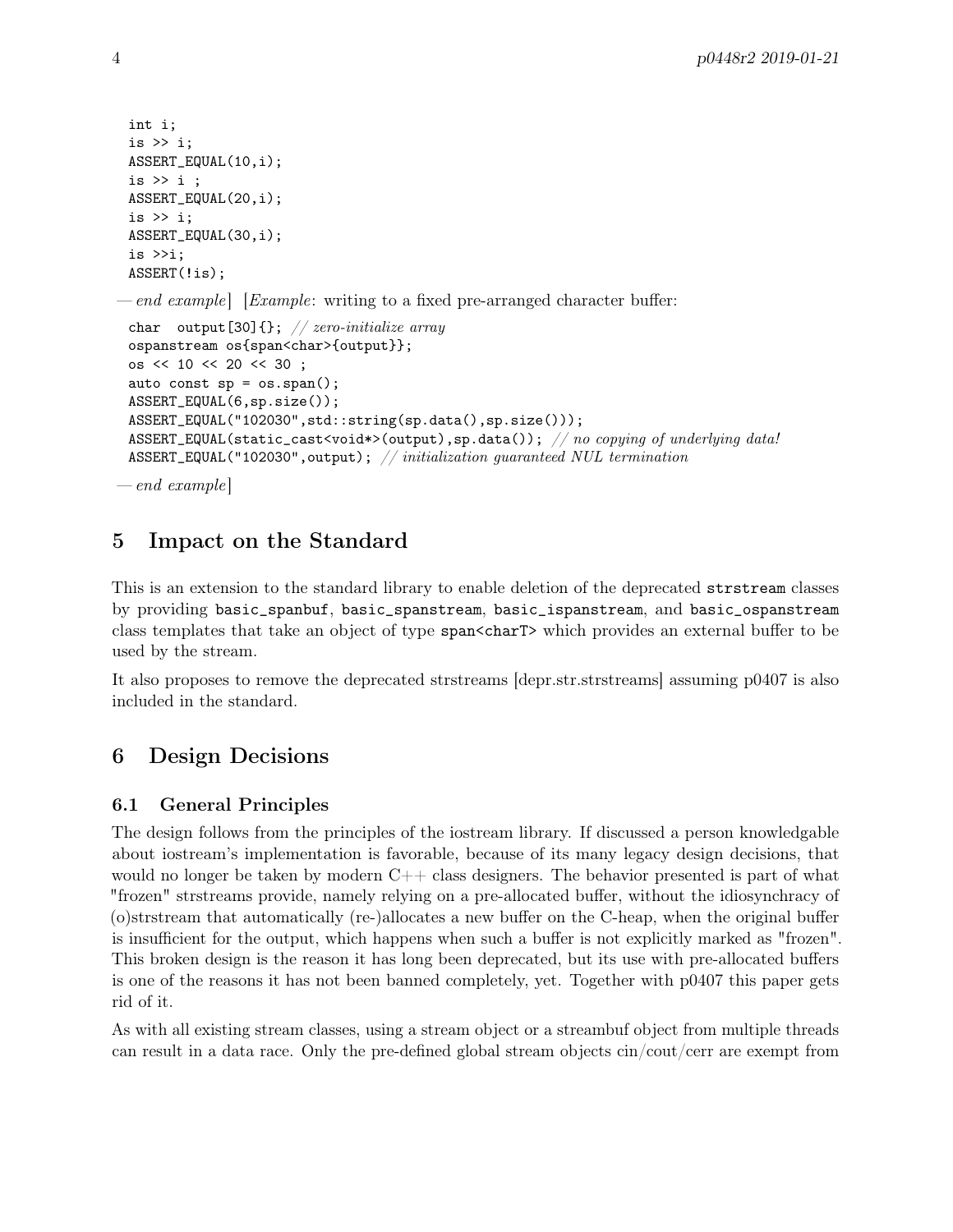this.

## 6.2 Older Open Issues (to be) Discussed by LEWG / LWG

- Should arbitrary types as template arguments to span be allowed to provide the underlying buffer by using the byte sequence representation span provides. (I do not think so and some people in LEWG inofficially agree with it). You can always get a span of characters from the underlying byte sequence, so there is no need to put that functionality into spanbuf, it would break orthogonality and could lead to undefined behavior, because the streambuf would be aliasing with an arbitrary object.
- Should the basic\_spanbuf be copy-able? It doesn't own any resources, so copying like with handles or span might be fine. Other concrete streambuf classes in the standard that own their buffer (basic\_stringbuf, basic\_filebuf) naturally prohibit copying, where the base class basic\_streambuf provides a protected copy-ctor. I considered providing copyability for basic\_spanbuf, because the implementation is =default. Note, none of the stream classes in the standard is copyable as are the stream classes provided here. Other streambuf subclasses are not copyable, mainly because they either represent an external resource (fstreambuf), or because one usually would not access it via its concrete type and only through its basic\_streambuf abstraction, i.e., by using an associated stream's rdbuf() member function. I speculate that another reason, why basic stringbuf is not copyable, is that copying its underlying string and re-establishing a new stream with it is possible and copying a streambuf felt not natural. Therefore, I stick with my decision to prohibit copying basic\_spanbuf.

## 6.3 Current (r2) Open Issues (to be) Discussed by LEWG / LWG

— Should we keep a separate header  $\langle$ spanstream $\rangle$ ? Where to put it instead?

— Is adding a default constructor for basic\_spanbuf OK?

# 7 Technical Specifications

Insert a new section 28.x in chapter 28 [input.output] after section 28.8 [string.streams]

## 7.1 28.x Span-based Streams [span.streams]

This section introduces a stream interface for user-provided fixed-size buffers.

## 7.1.1 28.x.1 Overview [span.streams.overview]

The header <spanstream> defines four class templates and eight types that associate stream buffers with objects of class span as described in [span]. [*Note: A user of theses classes is responsible that* the character sequence represented by the given span outlives the use of the sequence by objects of the classes in this chapter. Using multiple basic\_spanbuf objects referring to overlapping underlying sequences from different threads, where at least one spanbuf is used for writing to the sequence results in a data race.  $\,-\,end$  note]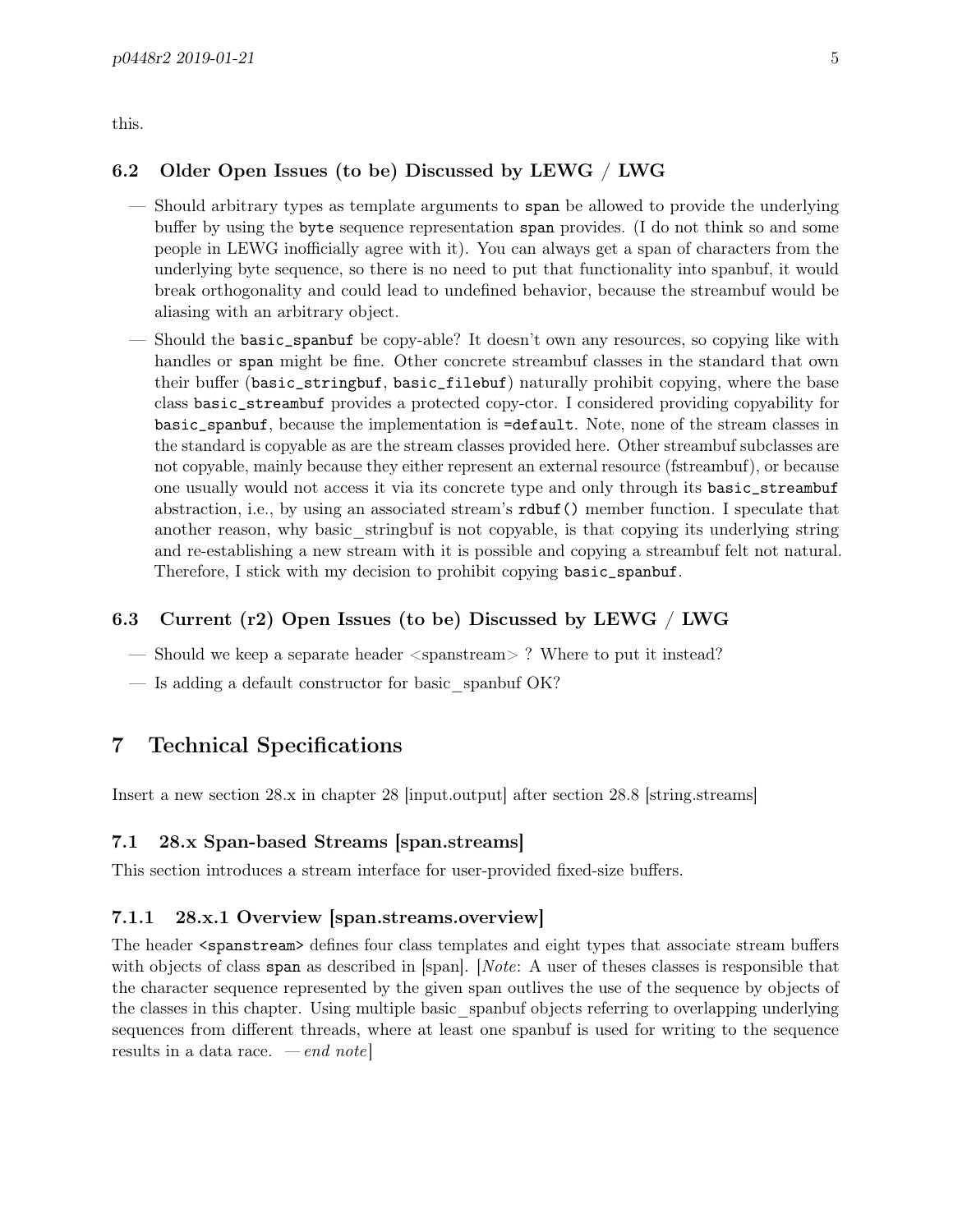```
Header <spanstream> synopsis
```

```
#include <streambuf>
#include <span>
namespace std {
 template <class charT, class traits = char_traits<charT> >
    class basic_spanbuf;
 using spanbuf = basic_spanbuf<char>;
 using wspanbuf = basic_spanbuf<wchar_t>;
 template <class charT, class traits = char_traits<charT> >
    class basic_ispanstream;
 using ispanstream = basic_ispanstream<char>;
 using wispanstream = basic_ispanstream<wchar_t>;
 template <class charT, class traits = char_traits<charT> >
    class basic_ospanstream;
 using ospanstream = basic_ospanstream<char>;
 using wospanstream = basic_ospanstream<wchar_t>;
 template <class charT, class traits = char_traits<charT> >
   class basic_spanstream;
 using spanstream = basic_spanstream<char>;
 using wspanstream = basic_spanstream<wchar_t>;
}
```
7.2 28.x.2 Class template basic\_spanbuf [spanbuf ]

```
namespace std {
 template <class charT, class traits = char_traits<charT> >
 class basic_spanbuf
    : public basic_streambuf<charT, traits> {
 public:
   using char\_type = char;
   using int_type = typename traits::int_type;
   using pos_type = typename traits::pos_type;
   using off\_type = typename traits::off_type;
   using traits_type = traits;
   // [spanbuf.cons], constructors:
   basic_spanbuf() : basic_spanbuf(ios_base::in | ios_base::out) {}
   explicit basic_spanbuf(ios_base::openmode which)
     : basic_spanbuf(span<charT>(),which) {}
```

```
template <ptrdiff_t Extent>
explicit basic_spanbuf(
  span<charT, Extent> span,
  ios_base::openmode which = ios_base::in | ios_base::out);
basic_spanbuf(const basic_spanbuf& rhs) = delete;
basic_spanbuf(basic_spanbuf&& rhs) noexcept;
```

```
// [spanbuf.assign], assign and swap:
basic_spanbuf& operator=(const basic_spanbuf& rhs) = delete;
basic_spanbuf& operator=(basic_spanbuf&& rhs) noexcept;
void swap(basic_spanbuf& rhs) noexcept;
```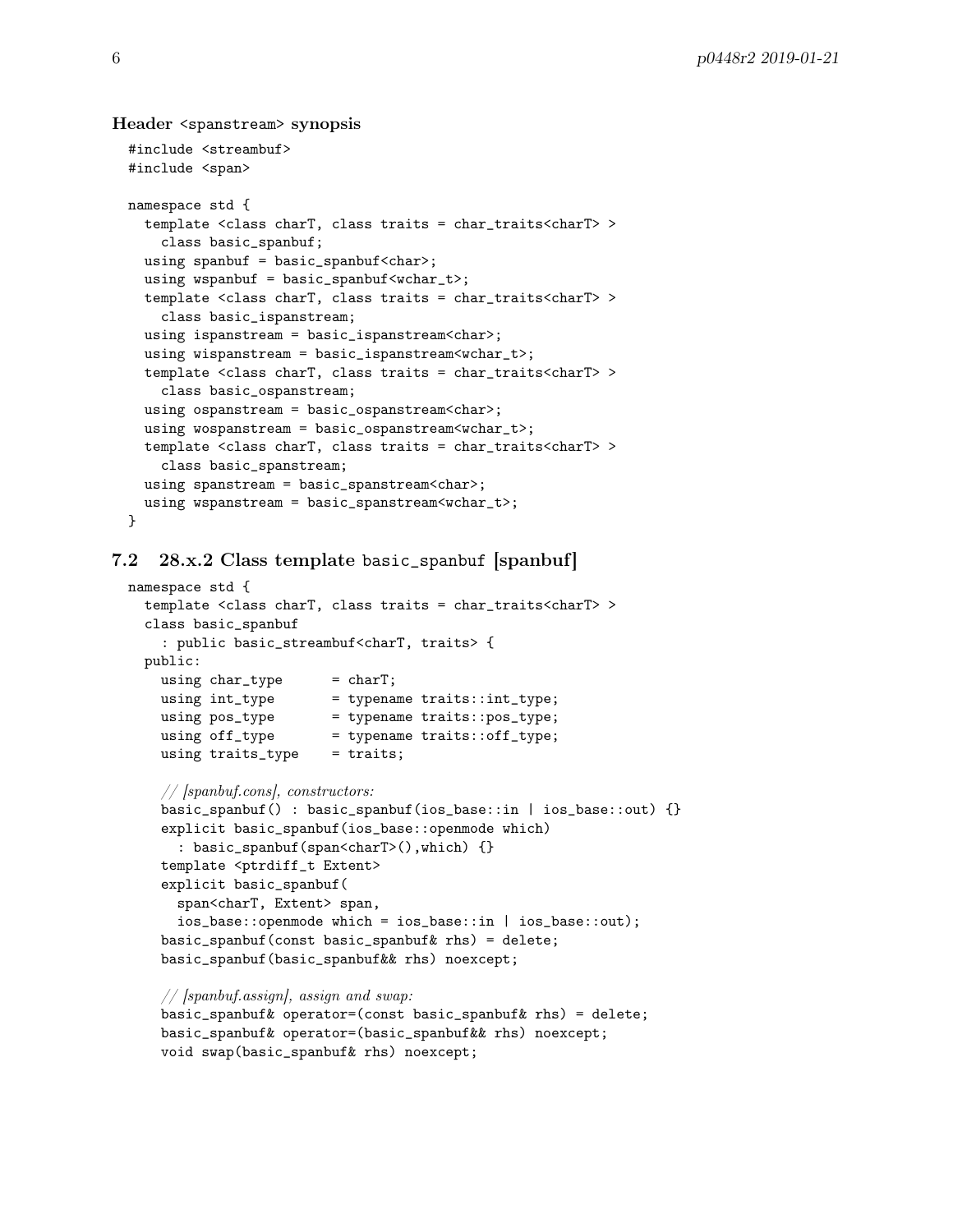```
// [spanbuf.members], get and set:
    span<charT> span() const noexcept;
    void span(span<charT> s) noexcept;
 protected:
    // [spanbuf.virtuals], overridden virtual functions:
    int_type underflow() override;
    int_type pbackfail(int_type c = traits::eof()) override;
    int_type overflow (int_type c = traits::eof()) override;
    basic_streambuf<charT, traits>* setbuf(charT*, streamsize) override;
    pos_type seekoff(off_type off, ios_base::seekdir way,
                     ios_base::openmode which
                      = ios_base::in | ios_base::out) override;
    pos_type seekpos(pos_type sp,
                      ios_base::openmode which
                      = ios_base::in | ios_base::out) override;
 private:
    ios_base::openmode mode; // exposition only
    span<charT> buf; // exposition only
 };
 template <class charT, class traits>
    void swap(basic_spanbuf<charT, traits>& x,
              basic_spanbuf<charT, traits>& y) noexcept;
}
```
- <sup>1</sup> The class basic\_spanbuf is derived from basic\_streambuf to associate possibly the input sequence and possibly the output sequence with a sequence of arbitrary *characters*. The sequence is provided by an object of class span<charT>.
- 2 For the sake of exposition, the maintained data is presented here as:
- $(2.1)$  ios\_base::openmode mode, has in set if the input sequence can be read, and out set if the output sequence can be written.
- (2.2) span<charT> buf is the view to the underlying character sequence.

## 7.3 28.x.2.1 basic\_spanbuf constructors [spanbuf.cons]

```
template <ptrdiff_t Extent>
explicit basic_spanbuf(
 basic_span<charT, Extent> s,
  ios_base::openmode which = ios_base::in | ios_base::out);
```
<sup>1</sup> Effects: Constructs an object of class basic\_spanbuf, initializing the base class with basic\_streambuf() ([streambuf.cons]), initializing mode with which. Initializes the internal pointers as if calling span(s).

basic\_spanbuf(basic\_spanbuf&& rhs) noexcept;

<sup>2</sup> Effects: Move constructs from the rvalue rhs. This is accomplished by copy constructing the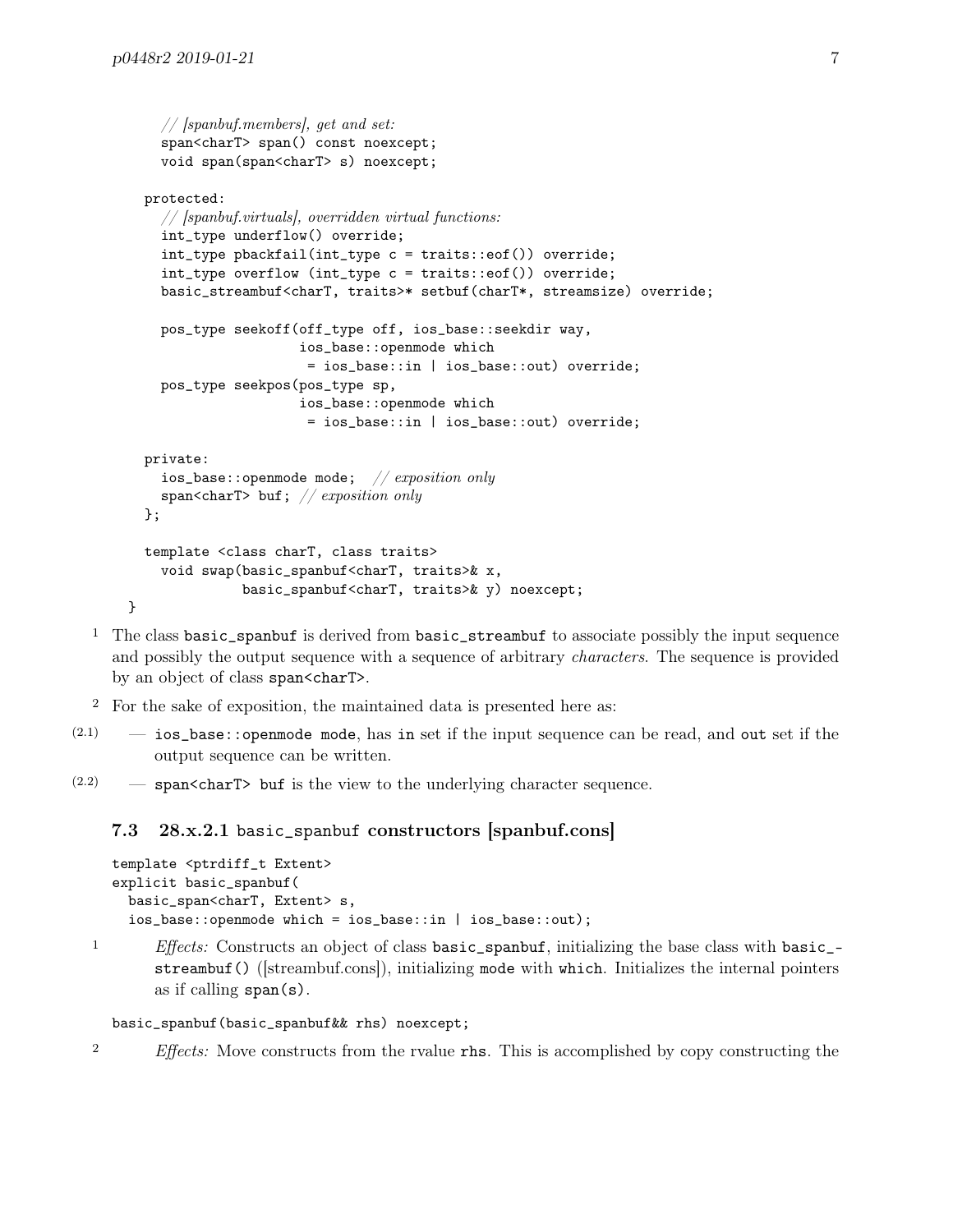base class and initializing mode from rhs.mode and buf from rhs.buf. The sequence pointers in \*this (eback(), gptr(), egptr(), pbase(), pptr(), epptr()) obtain the values which rhs had. It is implementation-defined wether rhs.buf.empty() returns true after the move.

<sup>3</sup> Ensures: Let rhs\_p refer to the state of rhs just prior to this construction.

```
(3.1) - span() == rhs_p.span()
```
 $(3.2)$   $-$  eback() == rhs\_p.eback()

```
(3.3) - gptr() == rhs_p.gptr()
```
- $(3.4)$   $-$  egptr() == rhs\_p.egptr()
- $(3.5)$   $-$  pbase() == rhs\_p.pbase()
- $(3.6)$   $\qquad \qquad -$  pptr() == rhs\_p.pptr()
- $(3.7)$   $-$  epptr() == rhs\_p.epptr()
- $(3.8)$   $-$  getloc() == rhs\_p.getloc()

#### 7.3.1 28.x.2.2 Assign and swap [spanbuf.assign]

basic\_spanbuf& operator=(basic\_spanbuf&& rhs) noexcept;

- <sup>1</sup> Effects: After the move assignment \*this has the observable state it would have had if it had been move constructed from rhs (see [spanbuf.cons]).
- 2 Returns: \*this.

```
void swap(basic_spanbuf& rhs) noexcept;
```
 $3$  Effects: Equivalent to: basic\_streambuf<charT, traits>::swap(rhs); std::swap(mode,rhs.mode); std::swap(buf, rhs.buf).

```
template <class charT, class traits>
  void swap(basic_spanbuf<charT, traits>& x,
            basic_spanbuf<charT, traits>& y) noexcept;
```
<sup>4</sup> Effects: As if by  $x \cdot s \text{wap}(y)$ .

## 7.3.2 28.x.2.3 Member functions [spanbuf.members]

span<charT> span() const;

1 Returns: If mode == ios\_base::out is true, returns span<charT>(pbase(),pptr()), otherwise returns buf. *Note*: In constrast to basic\_stringbuf the underlying sequence can never grow and will not be owned. An owning copy can be obtained by converting the result to basic\_string<charT>.  $—end note]$ 

```
template<ptrdiff_t Extent>
void span(span<charT,Extent> s);
```
- <sup>2</sup> *Effects:* buf =  $s$ ; Initializes the input and output sequences according to mode.
- 3 Ensures: If mode & ios\_base::out is true, pbase() == s.data() and epptr() == pbase() + s.size() holds; in addition, if mode & ios\_base::ate is true, pptr() == pbase() +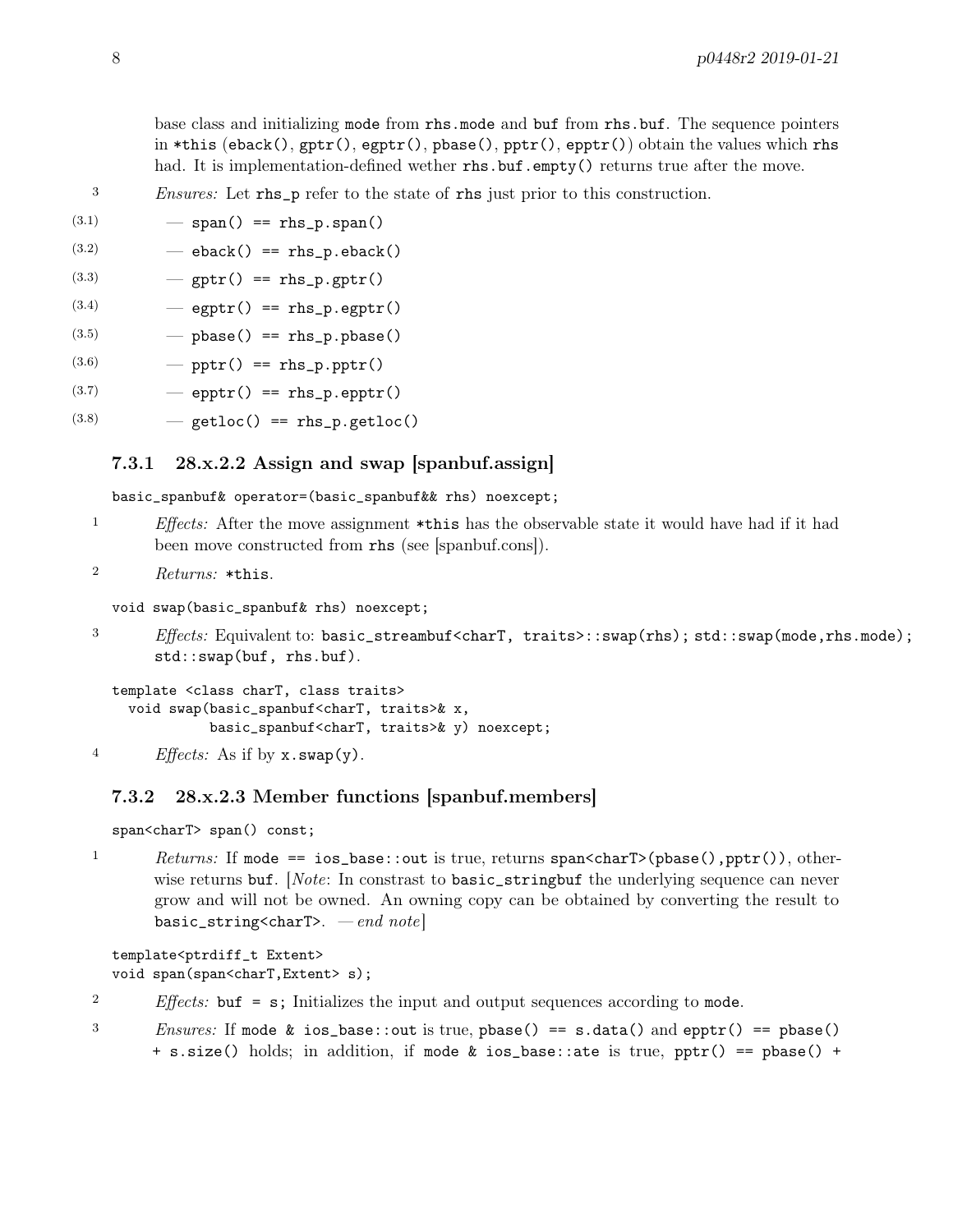s.size() holds, otherwise  $pptr() == phase()$  is true. If mode & ios\_base::in is true, eback() ==  $s.data()$ , and both  $gptr() == eback()$  and  $egptr() == eback() + s.size()$ hold.

[*Note*: Using append mode does not make sense for span-based streams.  $-e$ *nd note*]

## 7.3.3 28.x.2.4 Overridden virtual functions [spanbuf.virtuals]

 $1 \quad [Note: Since the underlying buffer is of fixed size, neither overflow, underflow or backfail can]$ provide useful behavior.  $\,-\,end$  note]

```
int_type underflow() override;
```

```
2 Returns: traits::eof().
```
int\_type pbackfail(int\_type c = traits::eof()) override;

3 Returns: traits::eof().

int\_type overflow(int\_type c = traits::eof()) override;

```
4 Returns: traits::eof().
```

```
pos_type seekoff(off_type off, ios_base::seekdir way,
                 ios_base::openmode which
                   = ios_base::in | ios_base::out) override;
```
<sup>5</sup> Effects: Alters the stream position within one of the controlled sequences, if possible, as indicated in Table [1\[](#page-8-0)tab:spanbuf.seekoff.positioning].

| Conditions                                    | Result                                                                                                  |
|-----------------------------------------------|---------------------------------------------------------------------------------------------------------|
| $(which & is base::in) == iso_$               | positions the input sequence (xnext is $gptr()$ , xbeg is $eback()$ )                                   |
| $base:$ in                                    |                                                                                                         |
|                                               | (which & ios_base::out) == ios_- positions the output sequence (xnext is $pptr()$ , xbeg is $phase()$ ) |
| base:: out                                    |                                                                                                         |
| $(\text{which } \& \text{ (ios\_base::in }  $ | positions both the input and the output sequences                                                       |
| $ios\_base::out)$ ==                          |                                                                                                         |
| (ios base::in                                 |                                                                                                         |
| ios_base::out)                                |                                                                                                         |
| and way $=$ either                            |                                                                                                         |
| ios_base::beg or                              |                                                                                                         |
| ios_base::end                                 |                                                                                                         |
| Otherwise                                     | the positioning operation fails.                                                                        |

#### <span id="page-8-0"></span>Table  $1$  — seekoff positioning

<sup>6</sup> For a sequence to be positioned, if its next pointer xnext (either gptr() or pptr()) is a null pointer and the new offset newoff is nonzero, the positioning operation fails. Otherwise, the function determines newoff as indicated in Table [2\[](#page-9-0)tab:spanbuf.newoff.values].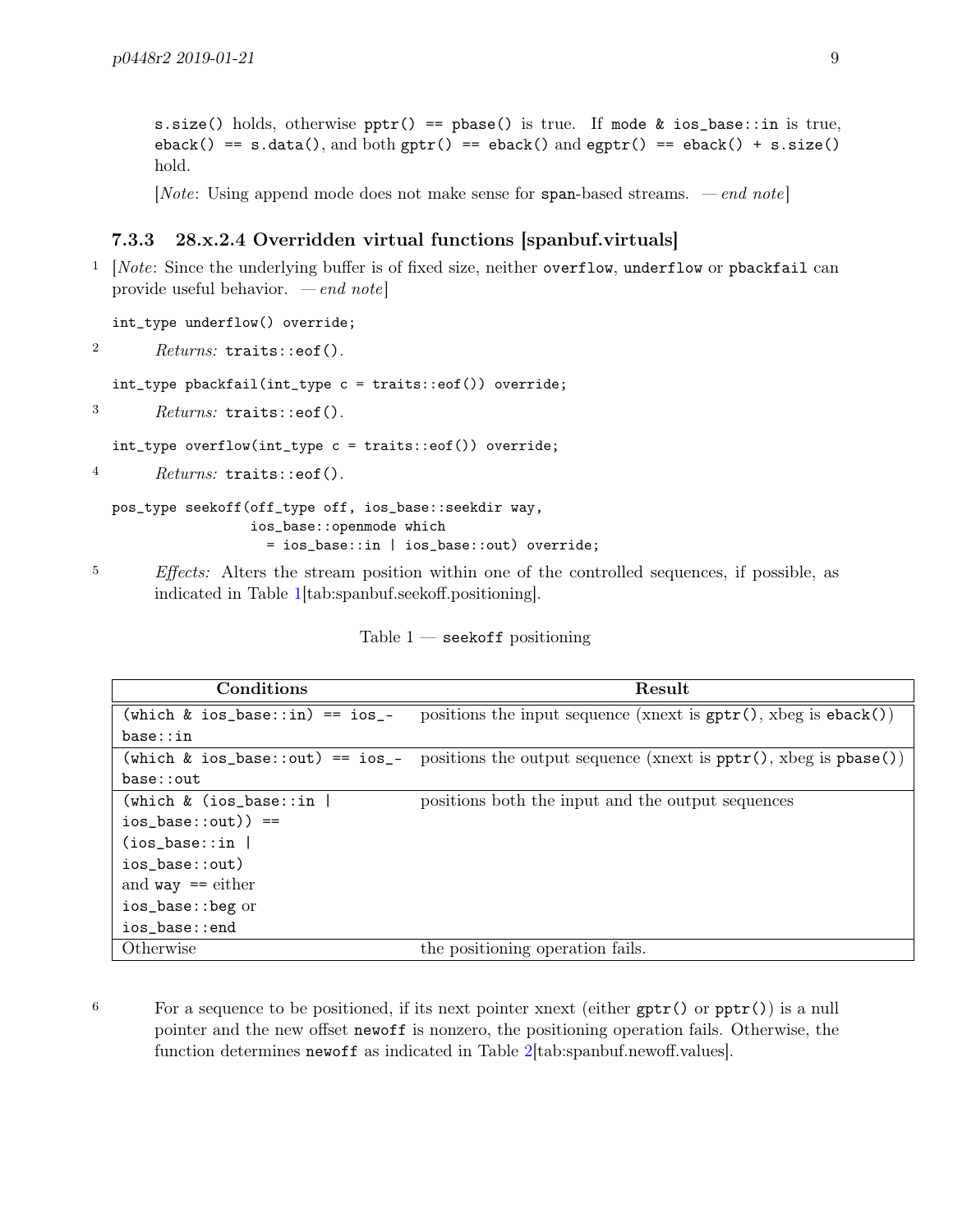| Condition                              | newoff Value                                     |
|----------------------------------------|--------------------------------------------------|
| way == ios_base::beg $0$               |                                                  |
| $way == ios_base::cur pptr() -phase()$ | or                                               |
|                                        | $gptr()-eback()$ .                               |
|                                        | $way == iso\_base::end$ (mode == ios_base::out)? |
|                                        | $pptr()$ -pbase $()$ :                           |
|                                        | buf.size()                                       |

<span id="page-9-0"></span>Table  $2$  — newoff values

- <sup>7</sup> If (newoff + off) < 0, or if (newoff + off) >= buf.size(), the positioning operation fails. Otherwise, the function assigns xbeg + newoff + off to the next pointer xnext.
- 8 Returns:  $pos\_type(newoff)$ , constructed from the resultant offset newoff (of type off\_type), that stores the resultant stream position, if possible. If the positioning operation fails, or if the constructed object cannot represent the resultant stream position, the return value is pos\_type(off\_type(-1)).

pos\_type seekpos(pos\_type sp,

ios\_base::openmode which = ios\_base::in | ios\_base::out) override;

- <sup>9</sup> Effects: Equivalent to seekoff(off\_type(sp), ios\_base::beg, which).
- 10 Returns: sp to indicate success, or pos\_type(off\_type(-1)) to indicate failure.

```
basic_streambuf<charT, traits>* setbuf(charT* s, streamsize n);
```
- <sup>11</sup> *Effects:* If **s** and **n** denote a non-empty span this->span(span<charT>(s,n));
- <sup>12</sup> Returns: this.

### 7.4 28.x.3 Class template basic\_ispanstream [ispanstream]

```
namespace std {
 template <class charT, class traits = char_traits<charT>>
 class basic_ispanstream
    : public basic_istream<charT, traits> {
 public:
   using char_type = charT;
   using int_type = typename traits::int_type;using pos_type = typename traits::pos_type;using off\_type = typename traits::off_type;
   using traits_type = traits;
   // [ispanstream.cons], constructors:
   template <ptrdiff_t Extent>
   explicit basic_ispanstream(
     span<charT, Extent> span,
      ios_base::openmode which = ios_base::in);
   basic_ispanstream(const basic_ispanstream& rhs) = delete;
```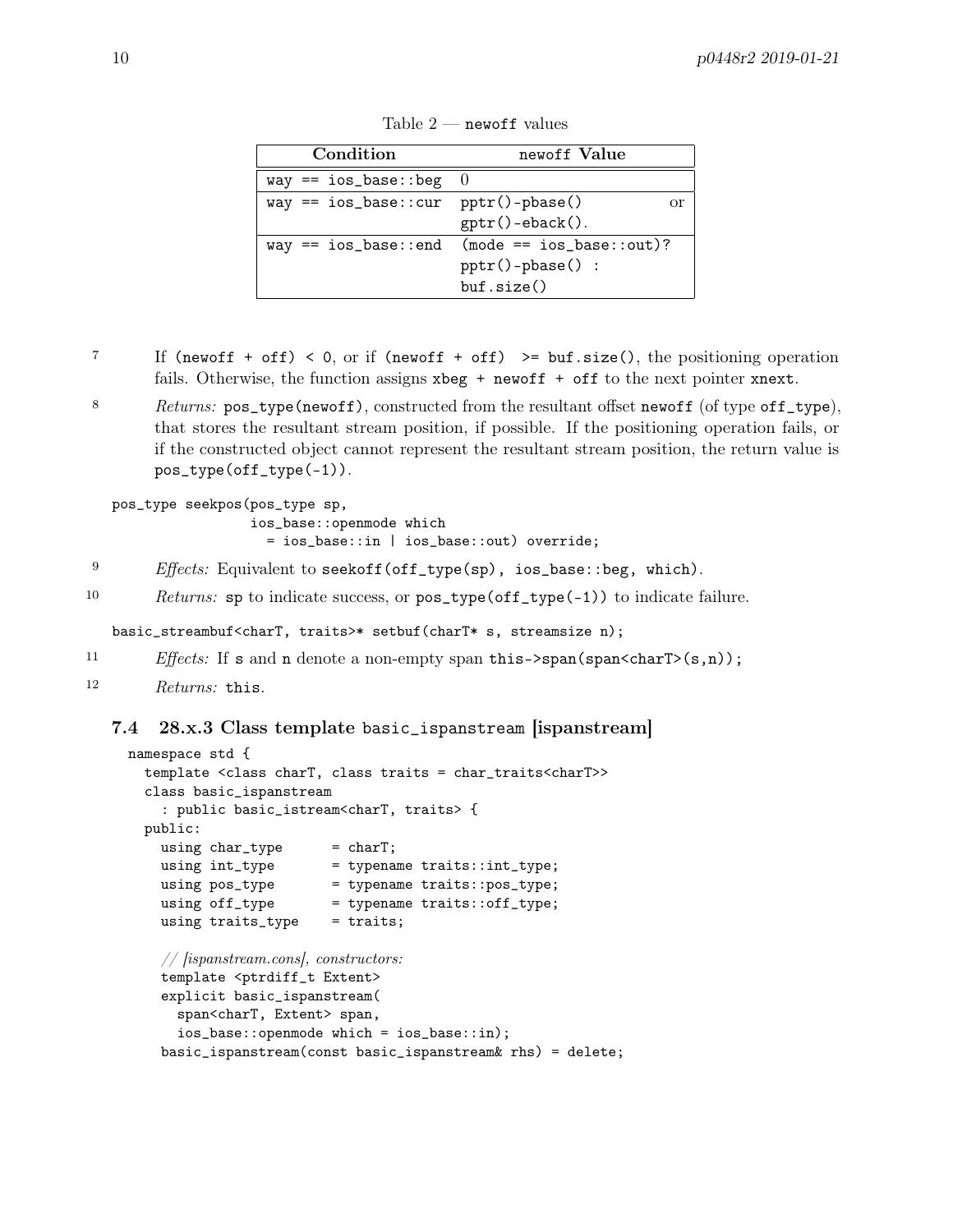basic\_ispanstream(basic\_ispanstream&& rhs) noexcept;

```
// [ispanstream.assign], assign and swap:
basic_ispanstream& operator=(const basic_ispanstream& rhs) = delete;
basic_ispanstream& operator=(basic_ispanstream&& rhs) noexcept;
void swap(basic_ispanstream& rhs) noexcept;
// [ispanstream.members], members:
```

```
basic_spanbuf<charT, traits>* rdbuf() const noexcept;
```

```
span<charT> span() const noexcept;
      template<ptrdiff_t Extent>
  void span(span<charT> s) noexcept;
private:
  basic_spanbuf<charT, traits> sb; // exposition only
};
template <class charT, class traits>
  void swap(basic_ispanstream<charT, traits>& x,
            basic_ispanstream<charT, traits>& y) noexcept;
```

```
}
```
<sup>1</sup> The class basic\_ispanstream<charT, traits> supports reading objects of class span<charT, traits>. It uses a basic\_spanbuf<charT, traits> object to control the associated span. For the sake of exposition, the maintained data is presented here as:

 $(1.1)$  — sb, the spanbuf object.

### 7.4.1 28.x.3.1 basic\_ispanstream constructors [ispanstream.cons]

```
template <ptrdiff_t Extent>
explicit basic_ispanstream(
  span<charT, Extent> span,
  ios_base::openmode which = ios_base::in);
```
<sup>1</sup> Effects: Constructs an object of class basic\_ispanstream<charT, traits>, initializing the base class with basic\_istream(&sb) and initializing sb with basic\_spanbuf<charT, traits>(span, which | ios\_base::in) ([spanbuf.cons]).

basic\_ispanstream(basic\_ispanstream&& rhs);

 $2$  Effects: Move constructs from the rvalue rhs. This is accomplished by initializing the base basic\_istream<charT, traits> from std::move(rhs) and initializing sb from std::move(rhs.sb). Next basic\_istream<charT, traits>::set\_rdbuf(&sb) is called to install the contained basic\_spanbuf.

## 7.4.2 28.x.3.2 Assign and swap [ispanstream.assign]

basic\_ispanstream& operator=(basic\_ispanstream&& rhs);

- <sup>1</sup> Effects: Equivalent to: basic\_istream<charT, traits>::swap(rhs); sb = std::move(rhs.sb).
- <sup>2</sup> Returns: \*this.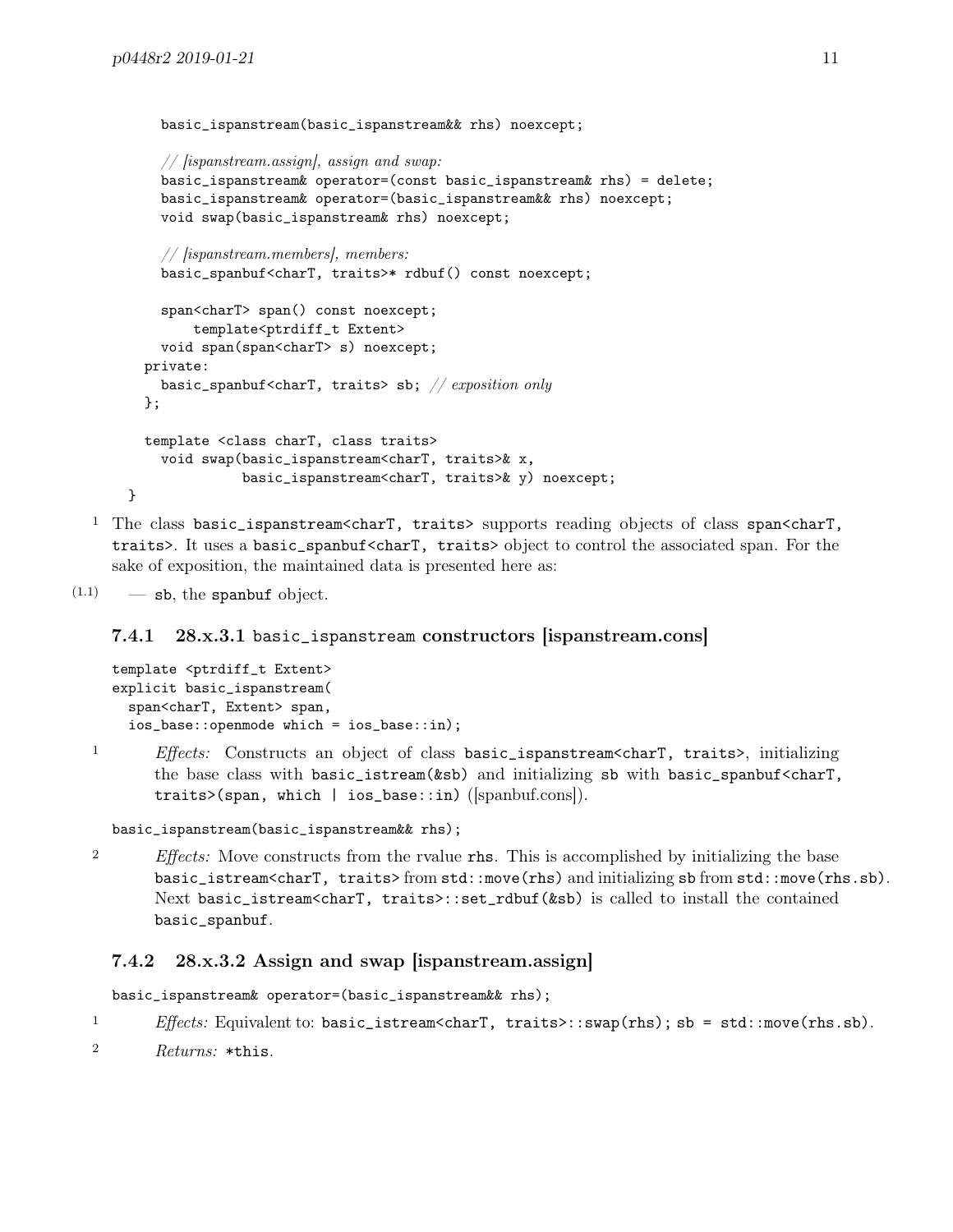void swap(basic\_ispanstream& rhs);

 $3$  Effects: Equivalent to: basic\_istream<charT, traits>::swap(rhs); sb.swap(rhs.sb).

```
template <class charT, class traits>
  void swap(basic_ispanstream<charT, traits>& x,
            basic_ispanstream<charT, traits>& y);
```
4 Effects: As if by  $x \cdot s$  wap(y).

#### 7.4.3 28.x.3.3 Member functions [ispanstream.members]

basic\_spanbuf<charT>\* rdbuf() const noexcept;

1  $Returns: const\_cast < basic\_spanbuf < charT$  \*>(&sb).

span<charT> span() const noexcept;

2  $Returns:$   $rdbuf() \rightarrow span()$ .

template<ptrdiff\_t Extent> void span(span<charT, Extent> s) noexcept;

```
3 Effects: Calls rdbuf()->span(s).
```
#### 7.5 28.x.4 Class template basic\_ospanstream [ospanstream]

```
namespace std {
 template <class charT, class traits = char_traits<charT>>
 class basic_ospanstream
    : public basic_ostream<charT, traits> {
 public:
   using char\_type = charT;using int_type = typename traits::int_type;
   using pos_type = typename traits::pos_type;using off\_type = typename traits::off_type;
   using traits_type = traits;
   // [ospanstream.cons], constructors:
   template <ptrdiff_t Extent>
   explicit basic_ospanstream(
     span<charT, Extent> span,
     ios_base::openmode which = ios_base::out);
   basic_ospanstream(const basic_ospanstream& rhs) = delete;
   basic_ospanstream(basic_ospanstream&& rhs) noexcept;
```

```
// [ospanstream.assign], assign and swap:
basic_ospanstream& operator=(const basic_ospanstream& rhs) = delete;
basic_ospanstream& operator=(basic_ospanstream&& rhs) noexcept;
void swap(basic_ospanstream& rhs) noexcept;
```

```
// [ospanstream.members], members:
basic_spanbuf<charT, traits>* rdbuf() const noexcept;
```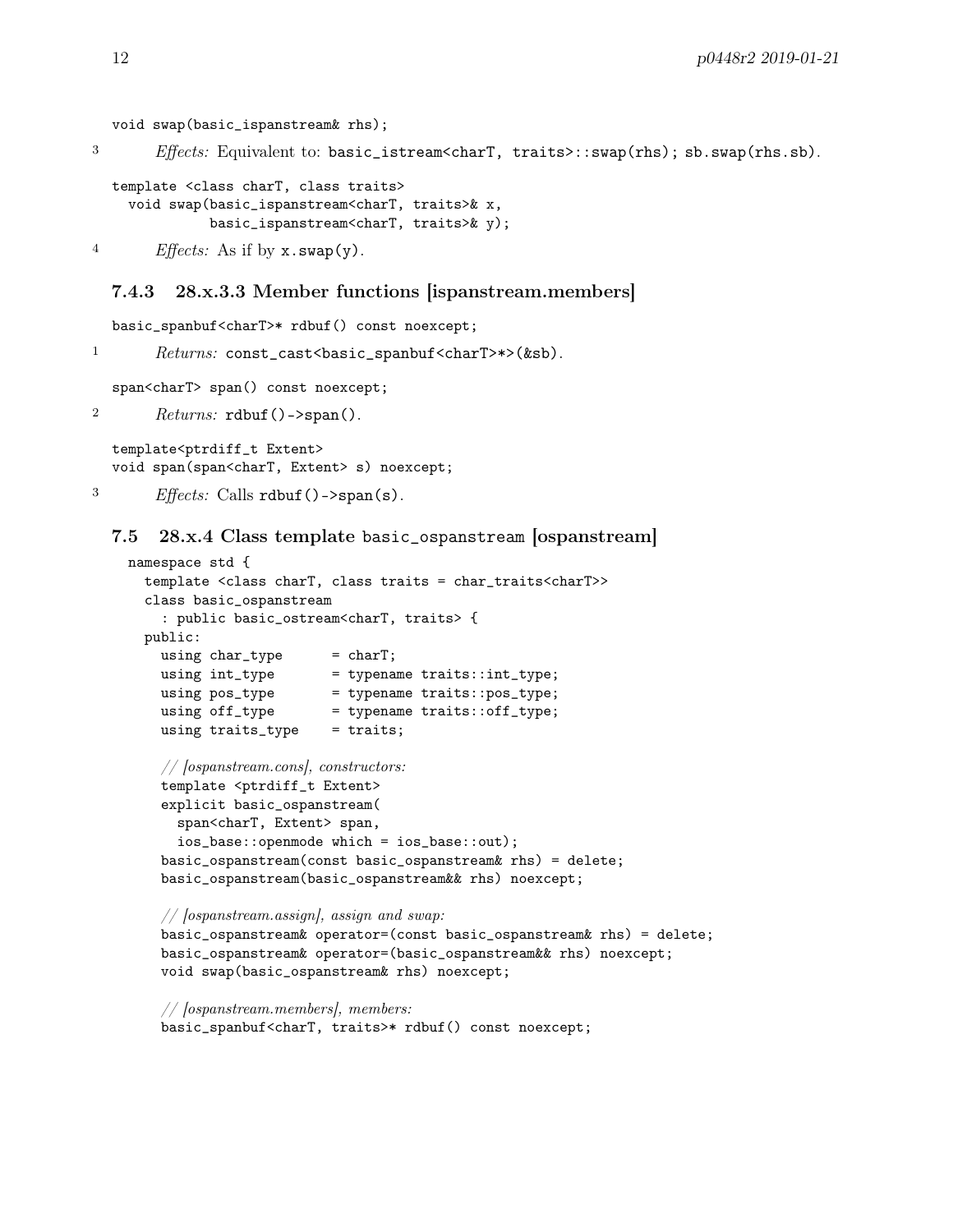```
span<charT> span() const noexcept;
        template<ptrdiff_t Extent>
    void span(span<charT> s) noexcept;
 private:
    basic_spanbuf<charT, traits> sb; // exposition only
 };
 template <class charT, class traits>
    void swap(basic_ospanstream<charT, traits>& x,
              basic_ospanstream<charT, traits>& y) noexcept;
}
```
<sup>1</sup> The class basic\_ospanstream<charT, traits> supports writing to objects of class span<charT, traits>. It uses a basic\_spanbuf<charT, traits> object to control the associated span. For the sake of exposition, the maintained data is presented here as:

 $(1.1)$  — sb, the spanbuf object.

#### 7.5.1 28.x.4.1 basic\_ospanstream constructors [ospanstream.cons]

template <ptrdiff\_t Extent> explicit basic\_ospanstream( span<charT, Extent> span, ios\_base::openmode which = ios\_base::out);

<sup>1</sup> Effects: Constructs an object of class basic\_ospanstream<charT, traits>, initializing the base class with basic\_ostream(&sb) and initializing sb with basic\_spanbuf<charT, traits>(span, which | ios\_base::out) ([spanbuf.cons]).

basic\_ospanstream(basic\_ospanstream&& rhs) noexcept;

 $2$  Effects: Move constructs from the rvalue rhs. This is accomplished by initializing the base basic\_ostream<charT, traits> from std::move(rhs) and initializing sb from std::move(rhs.sb). Next basic\_istream<charT, traits>::set\_rdbuf(&sb) is called to install the contained basic\_spanbuf.

## 7.5.2 28.x.4.2 Assign and swap [ospanstream.assign]

basic\_ospanstream& operator=(basic\_ospanstream&& rhs) noexcept;

1 Effects: Equivalent to: basic\_ostream<charT, traits>::swap(rhs); sb = std::move(rhs.sb).

```
2 Returns: *this.
```
void swap(basic\_ospanstream& rhs) noexcept;

```
3 Effects: Equivalent to: basic_ostream<charT, traits>::swap(rhs); sb.swap(rhs.sb).
```
template <class charT, class traits> void swap(basic\_ospanstream<charT, traits>& x, basic\_ospanstream<charT, traits>& y) noexcept;

4 Effects: As if by  $x \cdot s$  wap(y).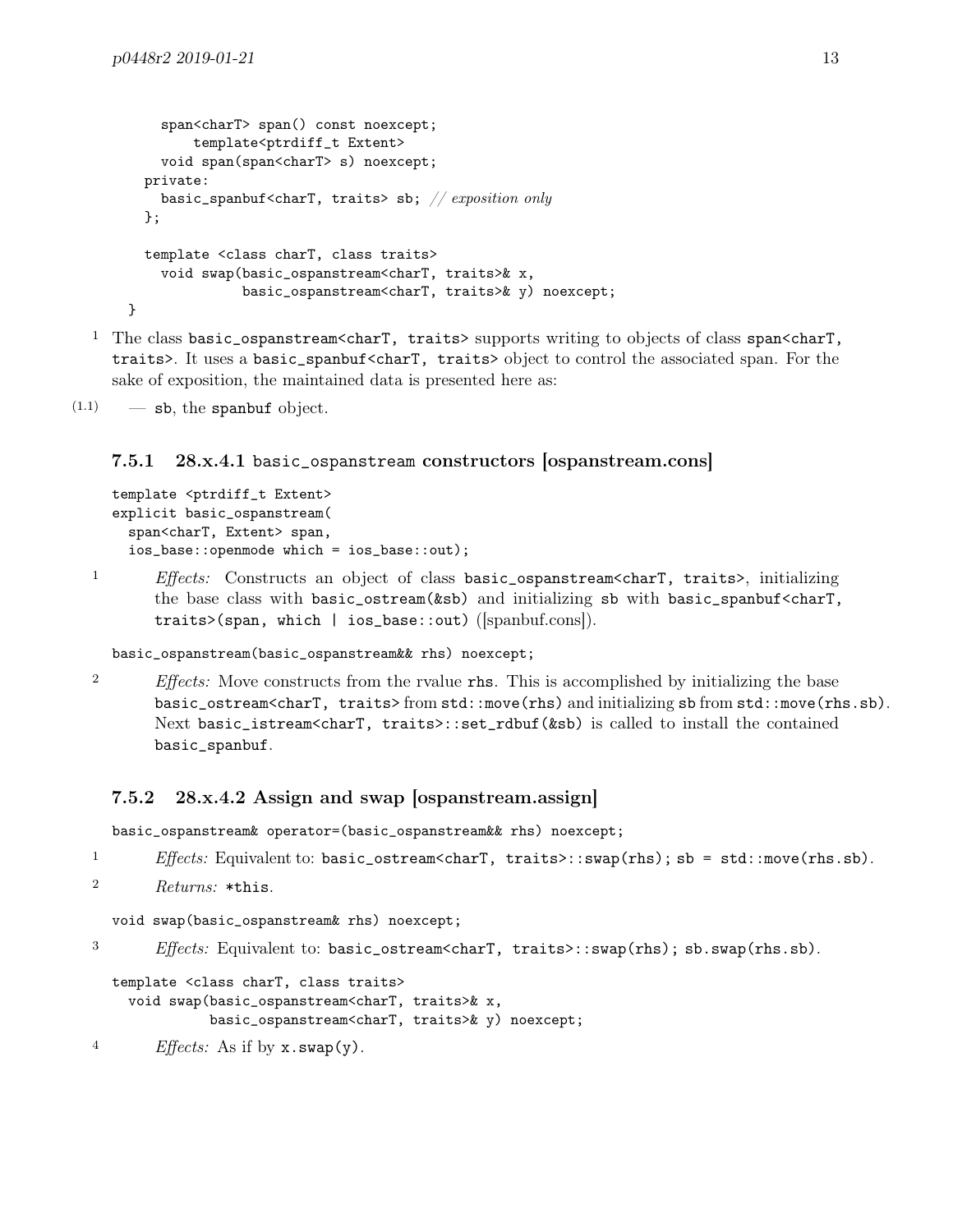## 7.5.3 28.x.4.3 Member functions [ospanstream.members]

basic\_spanbuf<charT>\* rdbuf() const noexcept;

```
1 Returns: const\_cast < basic\_spanbuf < charT >> (ksb).
```

```
span<charT> span() const noexcept;
```

```
2 Returns: rdbuf() \rightarrow span().
```
template<ptrdiff\_t Extent> void span(span<charT, Extent> s) noexcept;

3 Effects: Calls  $rdbuf() \rightarrow span(s)$ .

#### 7.6 28.x.5 Class template basic\_spanstream [spanstream]

```
namespace std {
 template <class charT, class traits = char_traits<charT>>
  class basic_spanstream
    : public basic_iostream<charT, traits> {
 public:
   using char\_type = charT;using int_type = typename traits::int_type;
   using pos_type = typename traits::pos_type;
    using off\_type = typename traits::off_type;
   using traits_type = traits;
    // [spanstream.cons], constructors:
    template <ptrdiff_t Extent>
    explicit basic_spanstream(
     span<charT, Extent> span,
      ios_base::openmode which = ios_base::out);
    basic_spanstream(const basic_spanstream& rhs) = delete;
    basic_spanstream(basic_spanstream&& rhs) noexcept;
    // [spanstream.assign], assign and swap:
    basic_spanstream& operator=(const basic_spanstream& rhs) = delete;
   basic_spanstream& operator=(basic_spanstream&& rhs) noexcept;
    void swap(basic_spanstream& rhs) noexcept;
    // [spanstream.members], members:
    basic_spanbuf<charT, traits>* rdbuf() const noexcept;
    span<charT> span() const noexcept;
        template<ptrdiff_t Extent>
    void span(span<charT> s) noexcept;
 private:
    basic_spanbuf<charT, traits> sb; // exposition only
 };
 template <class charT, class traits>
    void swap(basic_spanstream<charT, traits>& x,
```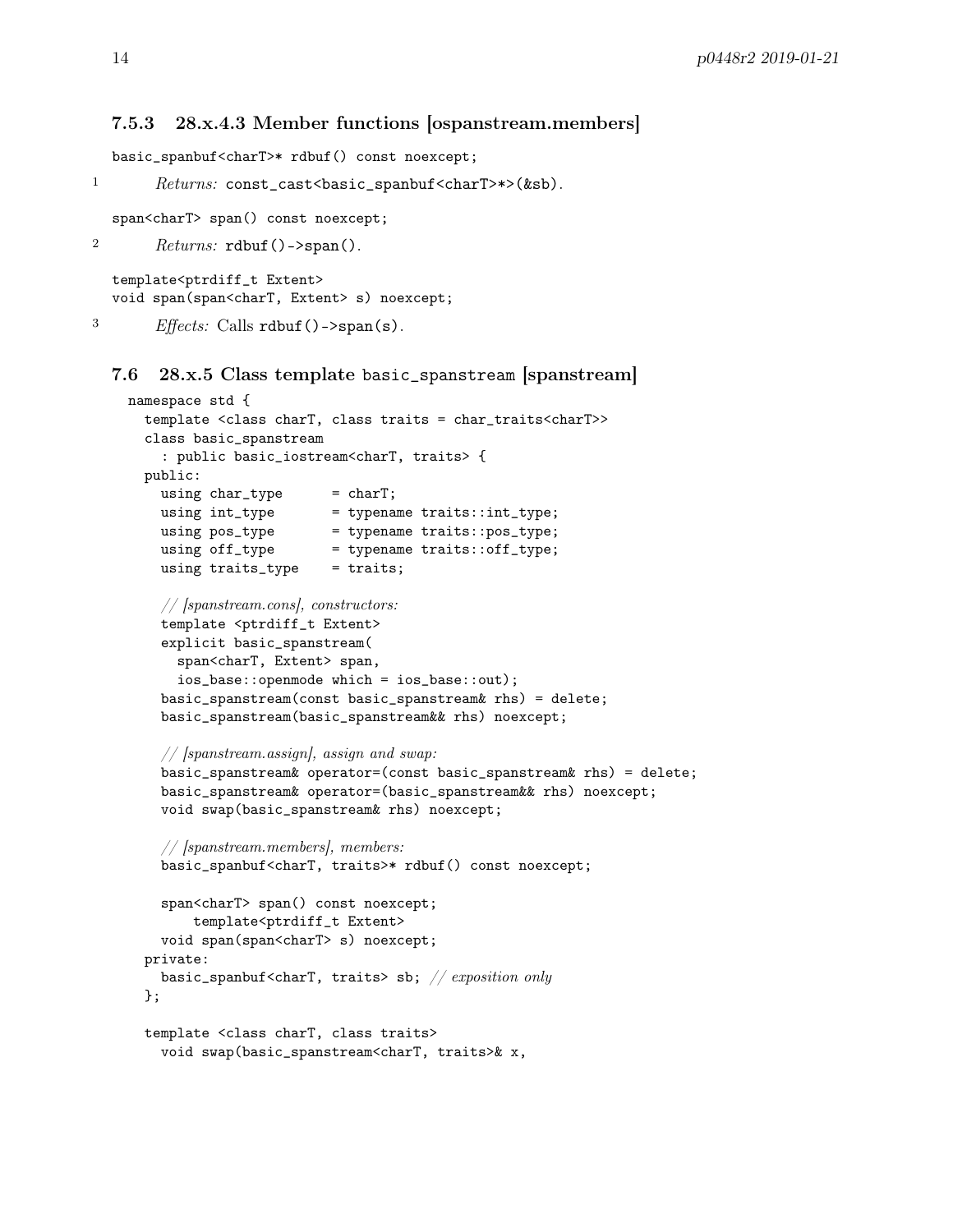basic\_spanstream<charT, traits>& y) noexcept;

```
}
```
<sup>1</sup> The class basic\_spanstream<charT, traits> supports reading from and writing to objects of class span<charT, traits>. It uses a basic\_spanbuf<charT, traits> object to control the associated span. For the sake of exposition, the maintained data is presented here as:

 $(1.1)$  — sb, the spanbuf object.

## 7.6.1 28.x.5.1 basic\_spanstream constructors [spanstream.cons]

```
template <ptrdiff_t Extent>
explicit basic_spanstream(
  span<charT, Extent> span,
  ios_base::openmode which = ios_base::out | ios_bas::in);
```
<sup>1</sup> *Effects:* Constructs an object of class basic\_spanstream<charT, traits>, initializing the base class with basic\_iostream(&sb) and initializing sb with basic\_spanbuf<charT, traits>(span, which) ([spanbuf.cons]).

basic\_spanstream(basic\_spanstream&& rhs) noexcept;

 $2$  Effects: Move constructs from the rvalue rhs. This is accomplished by initializing the base basic\_iostream<charT, traits> from std::move(rhs) and initializing sb from std::move(rhs.sb). Next basic\_istream<charT, traits>::set\_rdbuf(&sb) is called to install the contained basic\_spanbuf.

## 7.6.2 28.x.5.2 Assign and swap [spanstream.assign]

basic\_spanstream& operator=(basic\_spanstream&& rhs) noexcept;

- <sup>1</sup> Effects: Equivalent to: basic\_iostream<charT, traits>::swap(rhs); sb = std::move(rhs.sb).
- 2 Returns: \*this.

void swap(basic\_spanstream& rhs) noexcept;

```
3 Effects: Equivalent to: basic_iostream<charT, traits>::swap(rhs); sb.swap(rhs.sb).
```

```
template <class charT, class traits>
  void swap(basic_spanstream<charT, traits>& x,
            basic_spanstream<charT, traits>& y) noexcept;
```
4 Effects: As if by  $x \cdot s$  wap(y).

## 7.6.3 28.x.5.3 Member functions [spanstream.members]

basic\_spanbuf<charT>\* rdbuf() const noexcept;

```
1 Returns: const\_cast < basic\_spanbuf < charT >> (ksb).
```
span<charT> span() const noexcept;

```
2 Returns: rdbuf() \rightarrow span().
```